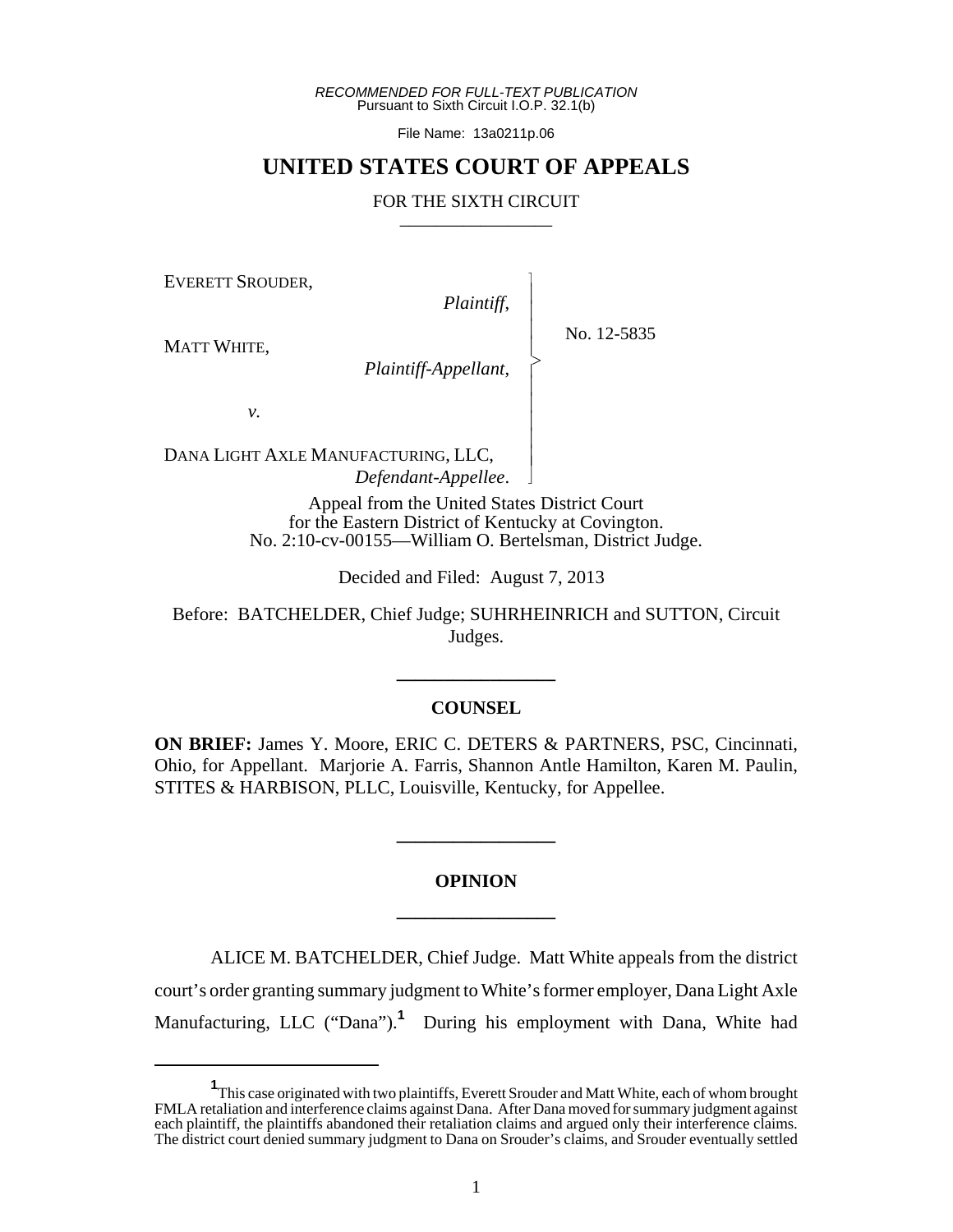problems with his attendance and with obtaining proper medical certifications for various absences he claimed were protected under the Family Medical Leave Act ("FMLA"). Eventually, White developed a hernia that required surgery. Dana terminated White's employment for his failure to follow the call-in requirements of Dana's attendance policy. White sued Dana, alleging interference with his rights under the FMLA. Because the applicable regulation under the FMLA expressly permits an employer to enforce its "usual and customary notice and procedural requirements for requesting leave," 29 C.F.R. § 825.302(d), we AFFIRM the district court's grant of summary judgment for Dana.

### **I.**

Matt White began working as an assembly worker for Dana Light Axle Manufacturing, LLC ("Dana") in September 2006, at Dana's Dry Ridge, Kentucky plant. Initially, White worked second shift, from 2:00 p.m. to 10:15 p.m.; then, approximately one year before his termination, he was moved to first shift, from 6:00 a.m. to 2:15 p.m. White's job required him to be lifting various parts weighing on average between twenty and seventy-five pounds for at least half the time he was on shift. Apparently, White was noted as being a good worker when present, but as having consistent attendance problems. Between January 26, 2009, and September 24, 2009, White called in approximately nineteen absences for various reasons, including emergency vacation leave, vacation leave, unpaid leave, and FMLA leave. White took FMLA leave more than once during 2009 due to gout and perhaps other unrelated back and foot pain as well.

In September 2009, White began suffering complications related to multiple abdominal surgeries stemming from a car accident in 1995. White had punctured his intestines in the accident and had undergone surgery to remove three feet of his intestines. He subsequently suffered hernias that required additional surgeries. Before his hernia problem resurfaced in September 2009, White had last undergone hernia

with Dana. However, the district court granted Dana's motion for summary judgment against White. Accordingly, White is the only plaintiff involved in this appeal.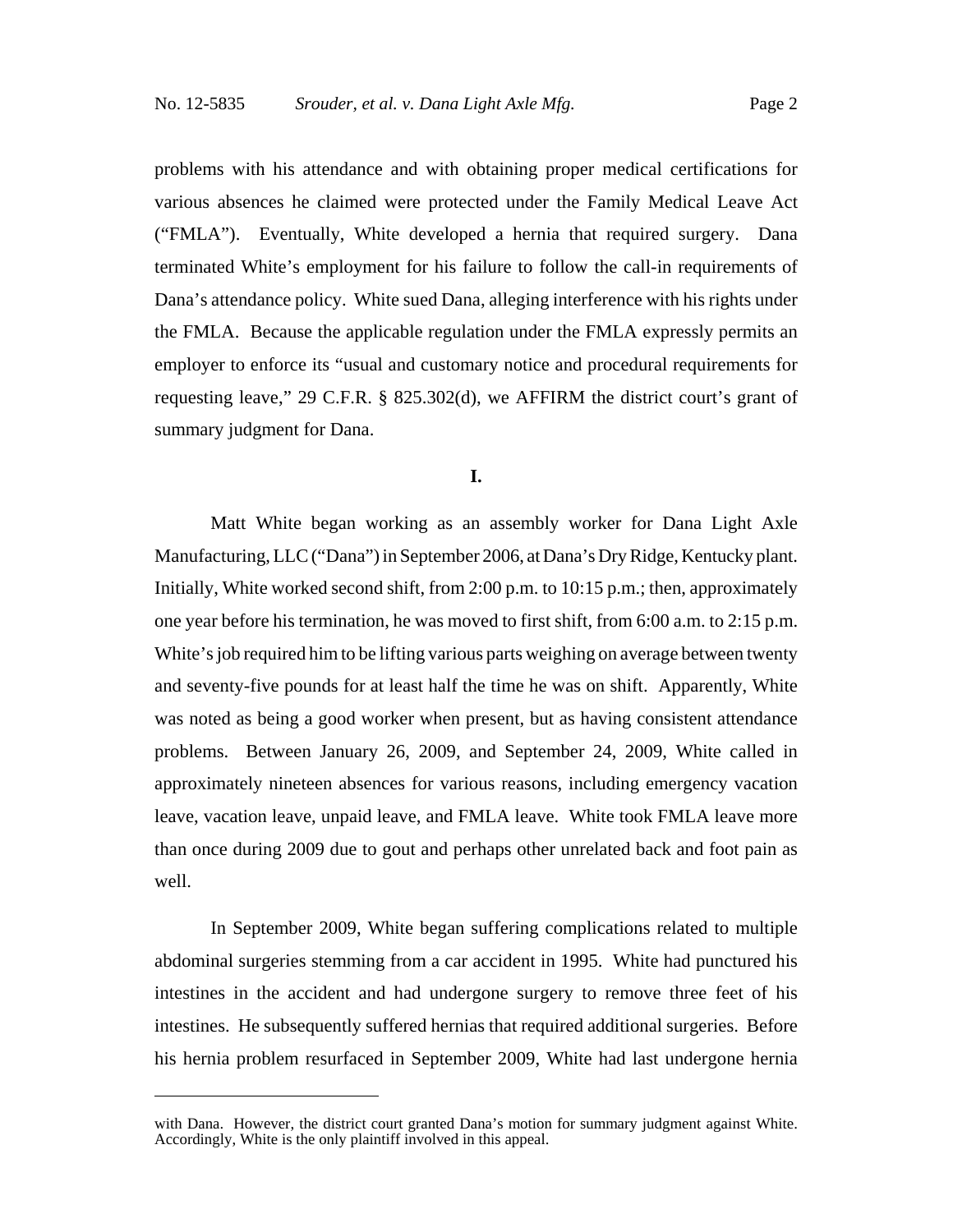surgery in 1999. White began seeking medical attention for his stomach pain in September 2009. On September 22, 23, and 24, he called in to take FMLA leave. Apparently, on September 25, White's surgeon scheduled him to have surgery on October 7.

Also on September 25, White went into work, but was sent home after submitting an incomplete medical certification for previously claimed FMLA absences. According to the affidavit of Brandy Race, the Human Resources Manager at Dana's Dry Ridge plant, Race had requested medical certification from White for his claimed FMLA absences taken in late August and on September 1. When White submitted incomplete paperwork on September 16, Race notified White of the deficiencies, giving him until September 23 to submit the completed certification. On September 21, Race met with White, along with Wade Wilmer, the Production Manager at the time, to discuss White's need to submit proper medical certification for his claimed FMLA absences in late August. As previously noted, White was absent from work on September 22, 23, and 24, again claiming FMLA leave, and he did not re-submit the required certification until September 25. His certification still being incomplete, White was sent home and told to return at 9:00 a.m. on Monday, September 28, for a meeting with Race. White failed to come to the 9:00 a.m. meeting, but he did appear some time during that day. Race rescheduled the meeting with White for 9:00 a.m. on September 30.

The parties dispute exactly what happened during the September 30 meeting. Race's notes reflect that White, Race, Wilmer, and Brian Peeno, the first shift Union Steward, were present at the meeting. White testified that Ben Smith, his supervisor, was also present. In her affidavit, Race stated that she had prepared a termination letter for White before the meeting, but decided not to terminate White upon hearing his explanation that he was unable to submit his certification on the 23rd because he had been sick. Race acknowledged that White submitted a new medical certification dated September 28, relating to White's September 22, 23, and 24 absences, as well as a doctor's note restricting White from lifting anything over twenty pounds. Race maintained that White never used the word "hernia" during the September 30 meeting.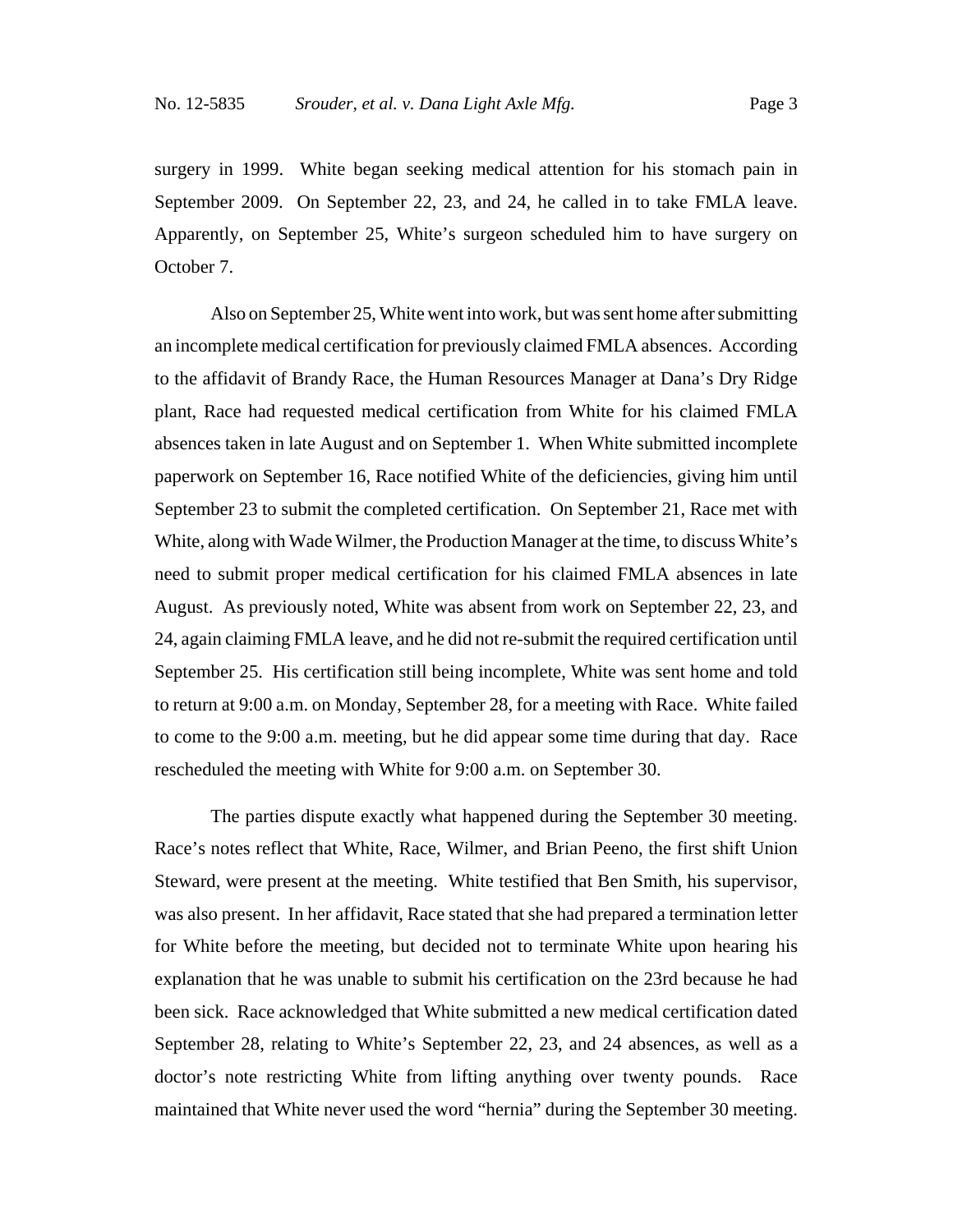According to Race, White stated that he had a "hole in his stomach" and might be having surgery soon. Race's notes from the meeting generally support this account in her affidavit.**<sup>2</sup>**

However, White testified in his deposition, "I told them I was having surgery the following week, and Friday, October 2nd, I was—I had to go to my anesthesiologist to get prepped for surgery." Maintaining that he discussed his upcoming surgery at the September 30 meeting, White stated, "I explained to them about how Dr. Ashcraft told me how my hernia was—could get twisted and it was dangerous to be at work. He explained it like someone with their hands around your neck because how the hernia was coming through the incision and it could get twisted and it was very—it was dangerous." When asked whether he specifically used the word "hernia," White replied, "Yes." Furthermore, the medical certification form that White submitted at the September 30 meeting noted that White's condition "may be hernia," that White was suffering abdominal pain, and that White had been referred to—and had an appointment with—a surgeon "for evaluation of possible hernia."

According to Race's notes, she informed White during the meeting that given his weight-lifting restriction, Dana could not place him on assignment in the plant. White then responded that he could get his doctor's authorization to return to work and be back to work the next day. Race's affidavit states that at the conclusion of the meeting, she understood that White was going to his doctor to get his weight-lifting restriction removed, and that he would be back at work the next day.

White testified that at the September 30 meeting, "they said my paperwork was fine and that there was no light duty and that I could not return to work." White maintained that he told them he would try to get his restriction lifted. In White's mind,

**<sup>2</sup>** At one point, Race's notes reflect that White said "that he was going *to have to* have surgery soon." Race's notes later reflect that towards the end of the meeting, White "said that he *may have to* have surgery."

Moreover, Race's notes were also signed by Wilmer, who gave an affidavit stating: During the September 30, 2009 meeting, Mr. White stated that he had been sick, that he had a hole in his stomach, and that he might need to have surgery. Mr. White did not tell us that he had a hernia, that he was already scheduled to have surgery, or that he would be off of work for six to eight weeks.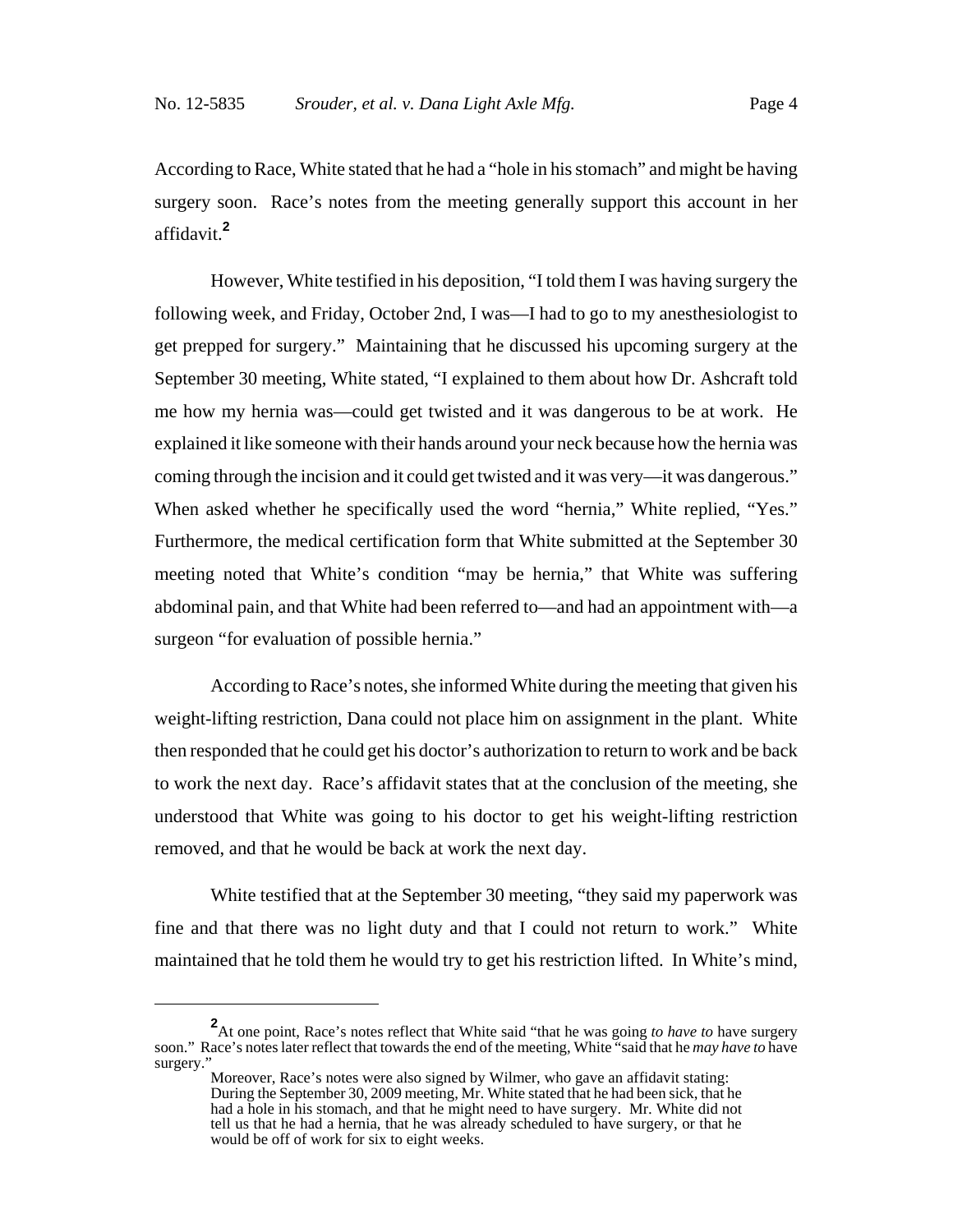he was doing this "so I could work those couple days before my surgery." According to White, he called back later that afternoon and talked to Karen Van Holten in Human Resources, informing her that he could not in fact get his doctor to remove his weightlifting restriction. Van Holten, in turn, did not remember such a phone call. White testified that Van Holten told him to fill out short-term disability paperwork, and Van Holten did affirm that "[a]t some point in late September 2009," she provided a shortterm disability application form to White upon his request.**<sup>3</sup>** White further stated that during the September 30 meeting, "[t]hey told me there was no light duty at the time, that I would not be able to work." He also said, "you know, like [Race] told me, 'There's no light duty. You can't come back to work until your doctor releases you.'"

It is undisputed that White did not come to work on October 1, 2, 5, or 6. Furthermore, it is also undisputed that White failed to "call in" pursuant to Dana's attendance policy. This policy was a "no-fault" plan, under which Dana expected perfect attendance. Under the policy, each employee was responsible to personally call in his own absences. Moreover, the policy expressly provided, "All absences must be phoned into [the number provided] on a daily basis. Calls to other numbers will not be acceptable." Employees were clearly instructed, "Your [sic] must call in each and everyday [sic] of an absence before the start of your shift." Importantly, the policy explicitly stated, "If an individual fails to report to work for two days and has not called in, that person is considered to have voluntarily quit." Dana's FMLA policy required an employee to provide both advance leave notice and medical certification. If the leave was foreseeable, the policy required thirty days' notice. If the leave was not foreseeable, the policy required "as much notice as possible." The policy also stated, "Dana requires medical certification to support a request for leave because of a serious health condition . . . ." According to the FMLA Policy, Dana could deny or delay an employee's taking of leave if the policy's requirements were not met.

**<sup>3</sup>** Race's notes from the September 30 meeting reflect that towards the end of the meeting that morning, White "stated that he received Short Term Disability paperwork from Karen [Van Holten] and that he was going to complete it and get it back to us tomorrow."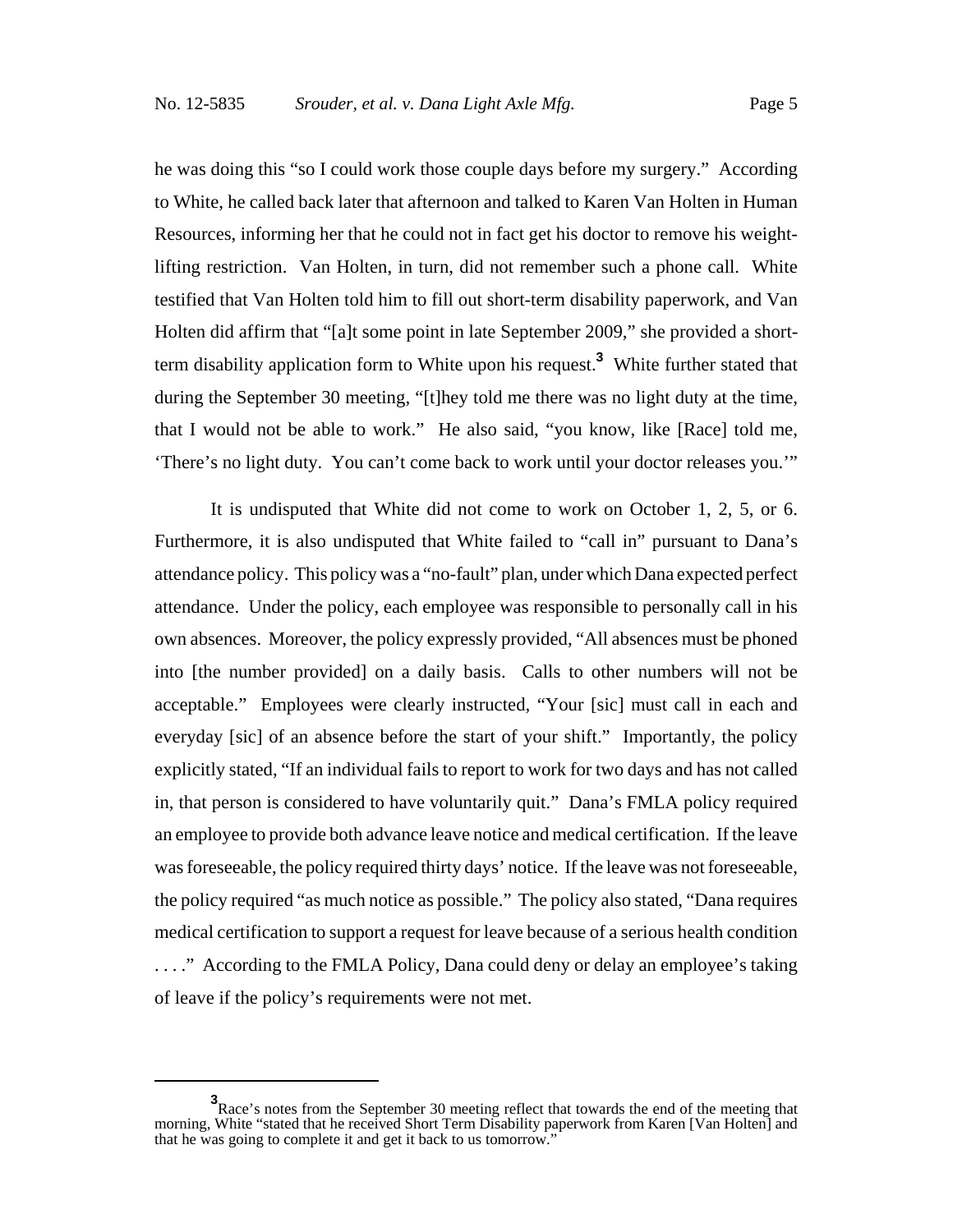On October 1, Race sent White a memorandum notifying him of various deficiencies in the medical certification he had submitted during the September 30 meeting for his absences on September 22, 23, and 24, and giving him until October 7 to submit proper certification. However, because White failed to come to work and did not call in his absences for several days, Race sent White a termination letter dated October 6, 2009. The letter noted White's absences and accompanying failure to notify his supervisor, and then stated, "[O]ur records will indicate you are voluntarily resigning from your role at Dana." The letter proceeded to inform White, "In the event there are any extenuating circumstances that we should consider, please contact your supervisor immediately. Otherwise, we will process your termination effective Tuesday, October 6, 2009."

On October 7, before White had received the termination letter, he took his certification paperwork back to the doctor (i.e., the doctor who had referred him to the surgeon, not the surgeon who performed his hernia surgery); the doctor (or someone in his office) filled in some additional material on the form; and White dropped off the revised certification form on Race's desk before he went in for his surgery on that same day. White received the termination letter the following day, October 8. Apparently, White started calling in absent on October 9, alleging FMLA leave, and continued doing so through October 15. He testified that Brian Peeno (the first shift Union Steward) advised him to do this when he called Peeno upon receiving the termination letter. Some time on or after October 9, Race received a completed short-term disability application from White and his surgeon. The application contained information concerning White's surgery on October 7, and also indicated that White's recovery period would be approximately six weeks from the date of surgery.

At his deposition, White testified regarding his understanding of the "call-in line" for Dana employees. According to White, the line was not to a person, but to a computer, and the employee simply left his name, clock number, and sometimes an explanation for why he was taking the day off. White opined that he thought the supervisors were the ones who got the messages from the call-in line. When asked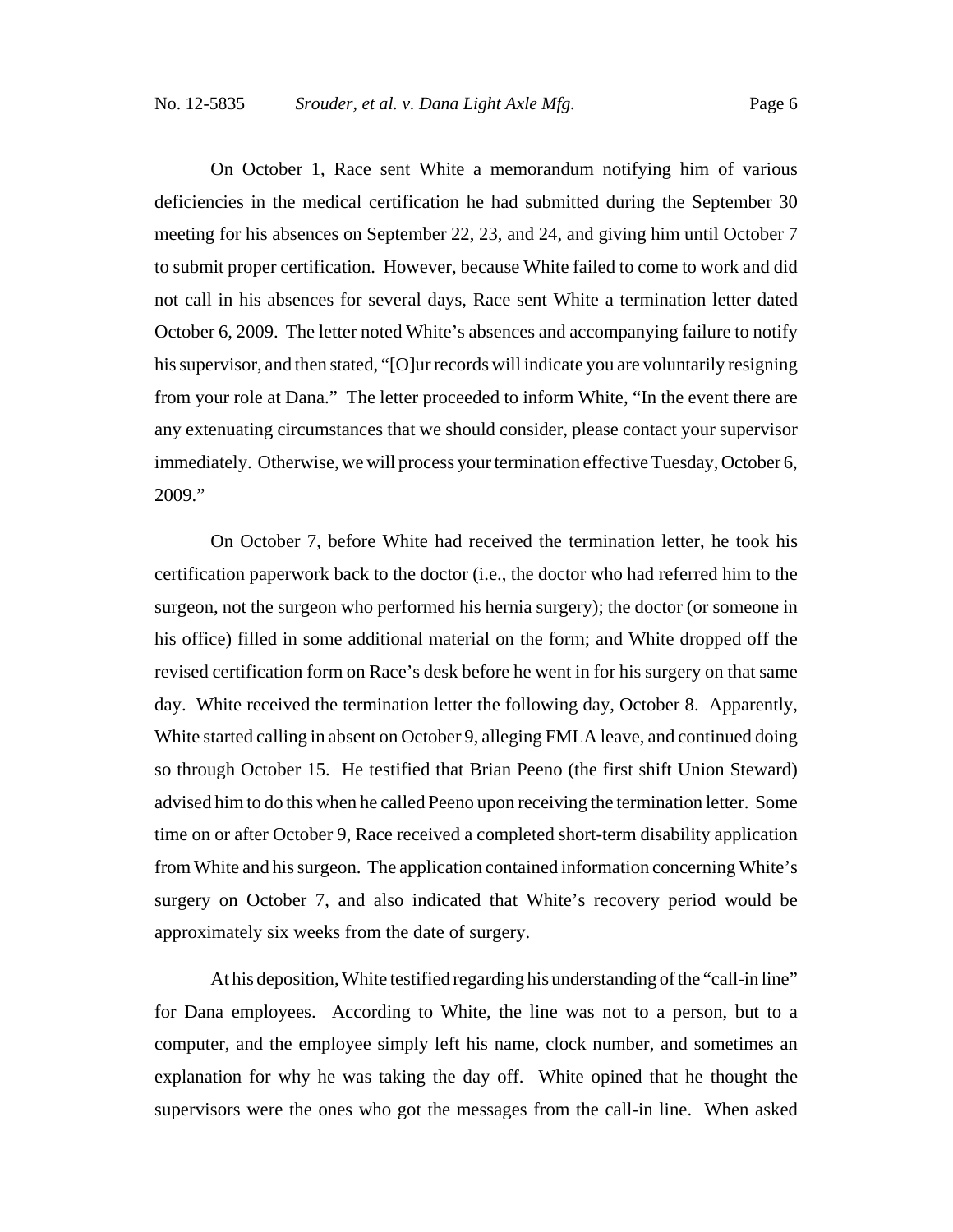whether an employee could call in one morning and "talk to a supervisor to tell him you weren't coming in," White responded, "I'm not sure if you could or not. You just go by the emergency—you know, the call-in line. You would always just call that in to make sure." The attorney at the deposition immediately followed up with, "That was the procedure, you called the call-in line?" White replied, "Right." Shortly thereafter, the attorney asked White, "Were there ever times when you were going to be absent but you did not need to call in to the call-in line?" White responded, "No—I mean, if you were going to be absent, you had to call in, yeah."

Later in his deposition, however, White maintained that after the September 30 meeting, he thought that he did not need to call in his absences because of what Race had told him during that meeting and because he had said he was having surgery. According to White, Dana personnel knew that White was not coming into work because they had told him there was no light duty work for him to do, and because they knew he was having surgery. Thus, White affirmed that he was under the impression he did not need to call in his absences following the September 30 meeting.

White now appeals the district court's grant of summary judgment to Dana on White's FMLA interference claim.

#### **II.**

"We review the district court's order granting summary judgment *de novo*." *Brenneman v. MedCentral Health Sys.*, 366 F.3d 412, 417 (6th Cir. 2004). Summary judgment is appropriate where "the movant shows that there is no genuine dispute as to any material fact and the movant is entitled to judgment as a matter of law." Fed. R. Civ. P. 56(a). In determining whether this standard is met, "[w]e must accept the non-moving party's evidence, and draw all justifiable inferences in his favor." *Brenneman*, 366 F.3d at 417 (citing *Matsushita Elec. Indus. Co. v. Zenith Radio Corp.*, 475 U.S. 574, 587 (1986)). "The mere existence of a scintilla of evidence in support of the plaintiff's position will be insufficient; there must be evidence on which the jury could reasonably find for the plaintiff." *Anderson v. Liberty Lobby, Inc.*, 477 U.S. 242, 252 (1986).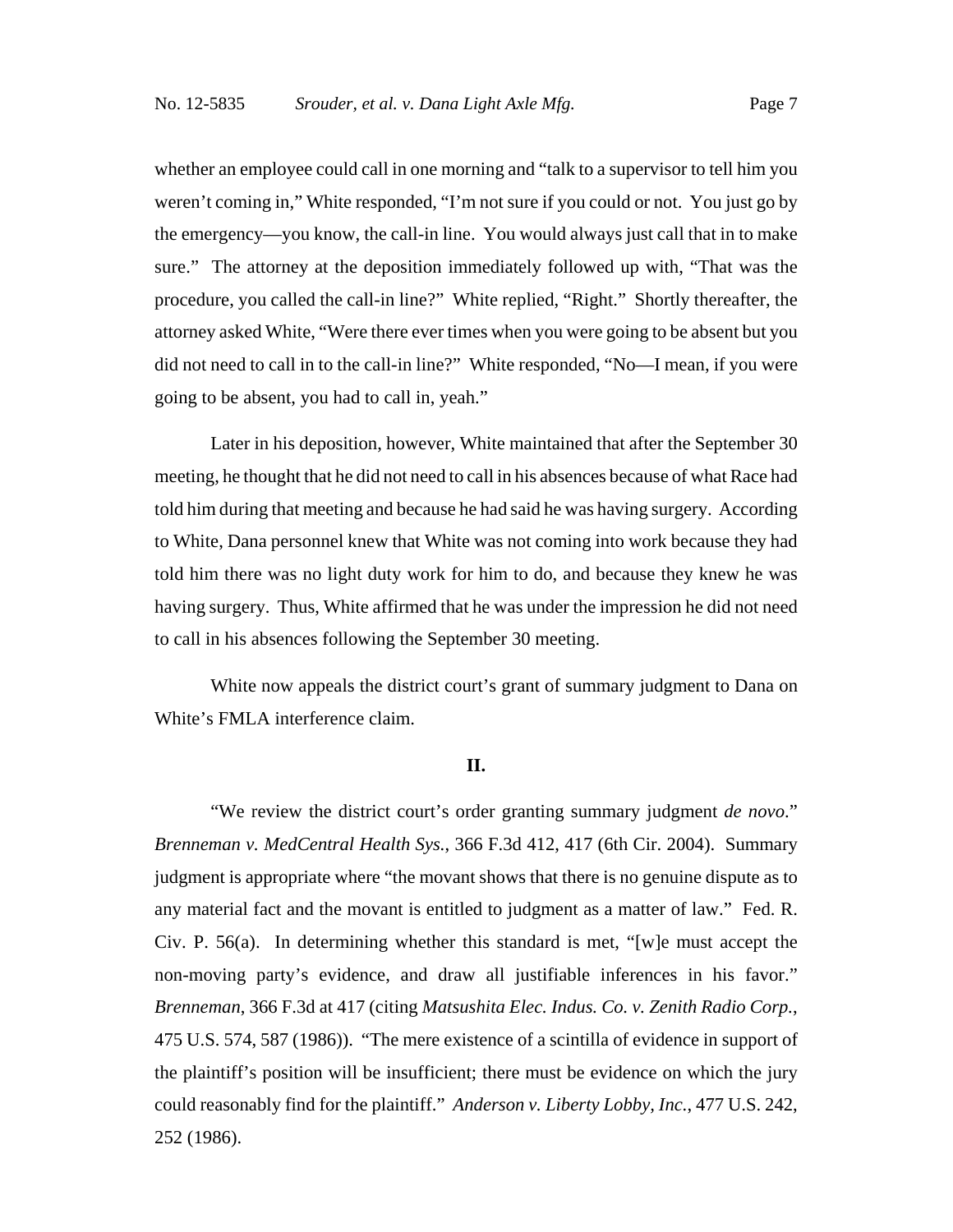A plaintiff bringing an interference claim under the FMLA has the burden to prove that:

(1) he was an eligible employee; (2) the defendant was an employer as defined under the FMLA; (3) the employee was entitled to leave under the FMLA; (4) the employee gave the employer notice of his intention to take leave; and (5) the employer denied the employee FMLA benefits to which he was entitled.

*Walton v. Ford Motor Co.*, 424 F.3d 481, 485 (6th Cir. 2005). The issue in this case arises under the fourth element. Specifically, the question confronting us is whether an employer may impose and enforce its own internal notice requirements, even if those requirements go beyond the bare minimum that would generally be sufficient under the FMLA to constitute proper notice.

This Court previously addressed this question in *Cavin v. Honda of America Manufacturing, Inc.*, 346 F.3d 713 (6th Cir. 2003). In *Cavin*, the employer (Honda) required its employees to notify the leave coordination department for absences continuing for more than one day. *Id.* at 716. If the need for leave was unforeseeable, the employee was required to request leave within three days. *Id.* If an employee was absent for three consecutive workdays and failed to notify the leave coordination department, that employee would be separated from employment. *Id.*

This Court held that "the FMLA does not permit an employer to limit his employee's FMLA rights by denying them whenever an employee fails to comply with internal procedural requirements that are more strict than those contemplated by the FMLA." *Id.* at 720. The rationale for this holding was the then-current text of the regulation for foreseeable FMLA leave.**<sup>4</sup>** At that time, 29 C.F.R. § 825.302(d) provided:

An employer may . . . require an employee to comply with the employer's usual and customary notice and procedural requirements for requesting leave. . . . However, failure to follow such internal employer procedures will not permit an employer to disallow or delay an employee's taking FMLA leave if the employee gives timely verbal or other notice.

**<sup>4</sup>** Acknowledging that "Cavin's need for leave was not foreseeable," 346 F.3d at 721—Cavin was in a motorcycle accident—the Court held that "the discussion in [29 C.F.R.] § 825.302 about employer notice procedures in the context of an employee's foreseeable need for leave should also apply in the context of an employee's unforeseeable need for leave," *id.* at 722.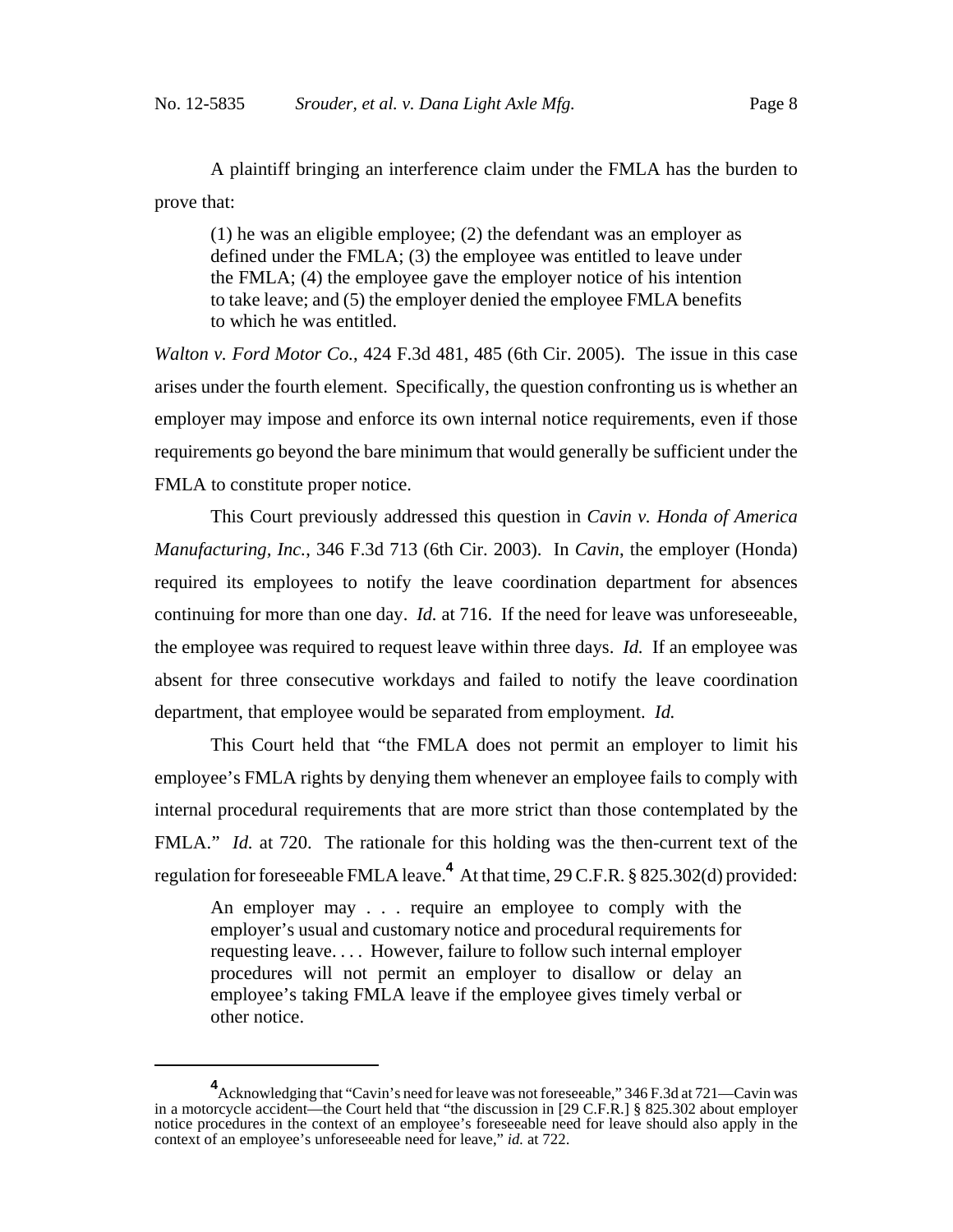The *Cavin* panel reasoned that "[i]n permitting employers to develop notice procedures, the Department of Labor did not intend to allow employers in effect to undermine the minimum labor standard for leave." 346 F.3d at 722. The Court concluded "that employers cannot deny FMLA relief for failure to comply with their internal notice requirements. Therefore, . . . Honda could not interfere with Cavin's FMLA rights by enforcing its notice requirements to deny Cavin benefits to which he otherwise may have been entitled under the FMLA." *Id.* at 723.

However, the regulatory language underlying this holding in *Cavin* is no longer in effect. In fact, the language of § 825.302(d) was *materially* altered in the revisions to the FMLA regulations effective January 16, 2009. That subsection now provides, in part:

An employer may require an employee to comply with the employer's usual and customary notice and procedural requirements for requesting leave, absent unusual circumstances. . . . An employee . . . may be required by an employer's policy to contact a specific individual. Unusual circumstances would include situations such as when an employee is unable to comply with the employer's policy that requests for leave should be made by contacting a specific number because on the day the employee needs to provide notice of his or her need for FMLA leave there is no one to answer the call-in number and the voice mail box is full. *Where an employee does not comply with the employer's usual notice and procedural requirements, and no unusual circumstances justify the failure to comply, FMLA-protected leave may be delayed or denied.* . . .

29 C.F.R. § 825.302(d) (emphasis added). This language explicitly permits employers to condition FMLA-protected leave upon an employee's compliance with the employer's usual notice and procedural requirements, absent unusual circumstances.**<sup>5</sup>** Thus, to the

**<sup>5</sup>** Moreover, 29 C.F.R. § 825.304(e) provides:

An employer may waive employees' FMLA notice obligations or the employer's own internal rules on leave notice requirements. If an employer does not waive the employee's obligations under its internal leave rules, the employer may take appropriate action under its internal rules and procedures for failure to follow its usual and customary notification rules, absent unusual circumstances, as long as the actions are taken in a manner that does not discriminate against employees taking FMLA leave and the rules are not inconsistent with  $\S$  825.303(a).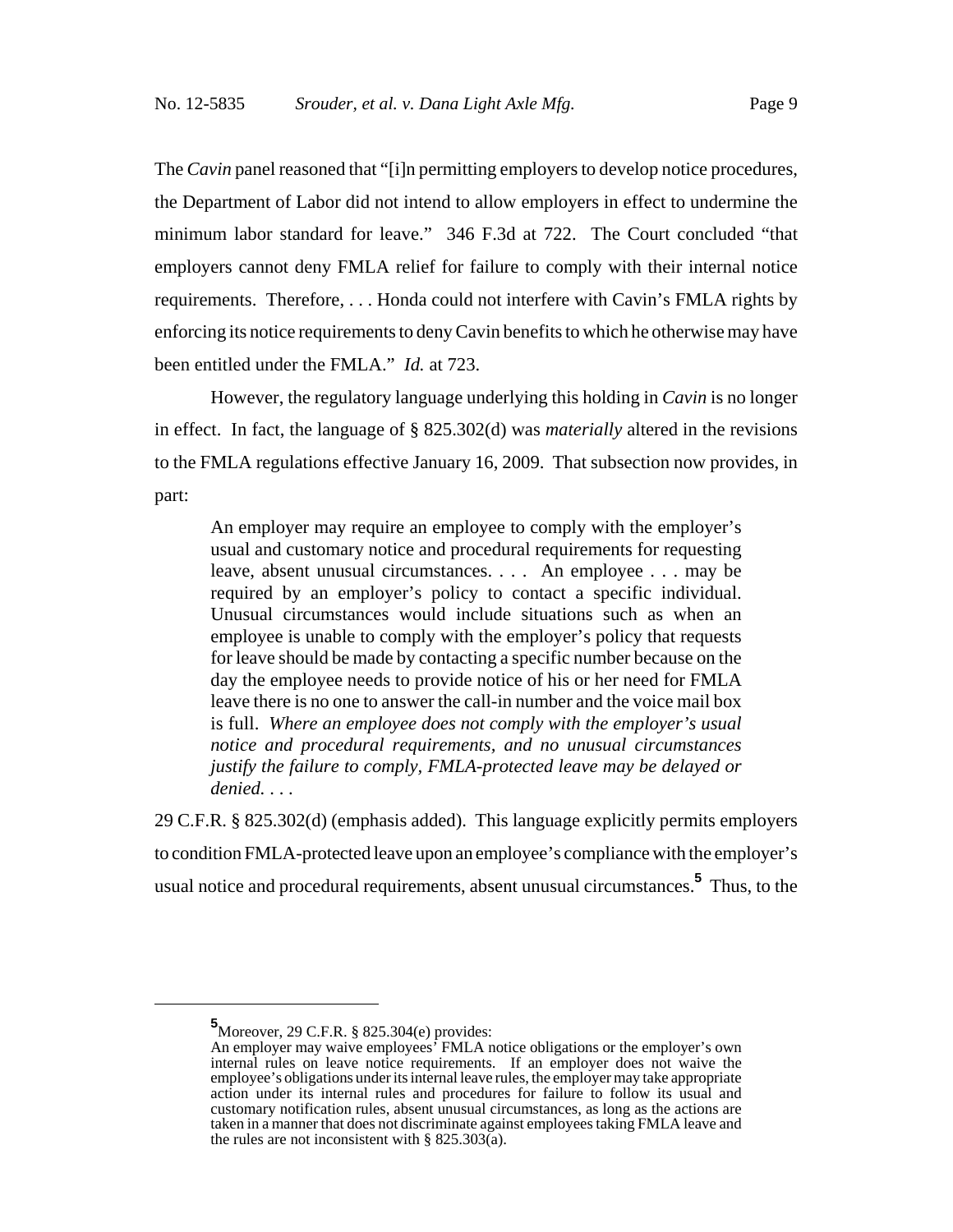extent *Cavin* held to the contrary, its holding has been effectively abrogated by the subsequent revisions to § 825.302(d).**<sup>6</sup>**

It is true that *Cavin* based its rationale not only on the language of § 825.302(d), but also on the general purpose and policy underlying the FMLA. *See* 346 F.3d at 720–23. However, to enforce *Cavin*'s holding in the face of the express, plain language of the revised regulation would be to ignore the revision's plain language designed to address the giving of notice for foreseeable leave.

Thus, in light of the revisions to  $\S$  825.302(d), we hold that an employer may enforce its usual and customary notice and procedural requirements against an employee claiming FMLA-protected leave, unless unusual circumstances justify the employee's failure to comply with the employer's requirements. Here, White has produced no evidence demonstrating the type of "unusual circumstances" that would have justified his failure to follow the call-in requirements of Dana's attendance policy.**<sup>7</sup>** Furthermore, despite White's personal impression, there is no evidence that Dana waived its call-in requirements for White during his October absences. Therefore, we hold that regardless of whether White provided sufficient FMLA notice to Dana during the September 30 meeting, Dana was nevertheless justified in terminating White's employment for his failure to follow the call-in requirements of Dana's attendance policy.

**<sup>6</sup>**<br>Interestingly, an official report from 2007 addressing the FMLA regulations, in a section discussing the former version of § 825.302(d) relied upon in *Cavin*, noted:

This issue of an employer's ability to enforce its own notice policies for employees taking leave has been litigated in the federal courts with varying results. Two appellate courts have addressed whether the application of employer policies requiring employees to notify a specific individual or office when requesting a leave of absence violates the FMLA and have reached differing results.

Family and Medical Leave Act Regulations: A Report on the Department of Labor's Request for Information, 72 Fed. Reg. 35550 (June 28, 2007) (footnote omitted). The report then discussed *Cavin* and a Tenth Circuit case, *Bones v. Honeywell Int'l, Inc.*, 366 F.3d 869 (10th Cir. 2004).

**<sup>7</sup>**<br>Although White was suffering from a hernia and it is not clear exactly what his condition was on October 1, 2, 5, or 6, White testified that on October 7, the day of his surgery, he was able to go into his doctor's office with FMLA paperwork and then drop off that paperwork on Race's desk before his surgery that afternoon. Thus, we do not believe that there is any reason to conclude White was unable to make any phone calls from October 1–6, and, indeed, White has made no such claim. Accordingly, White has not provided evidence showing unusual circumstances in this case.